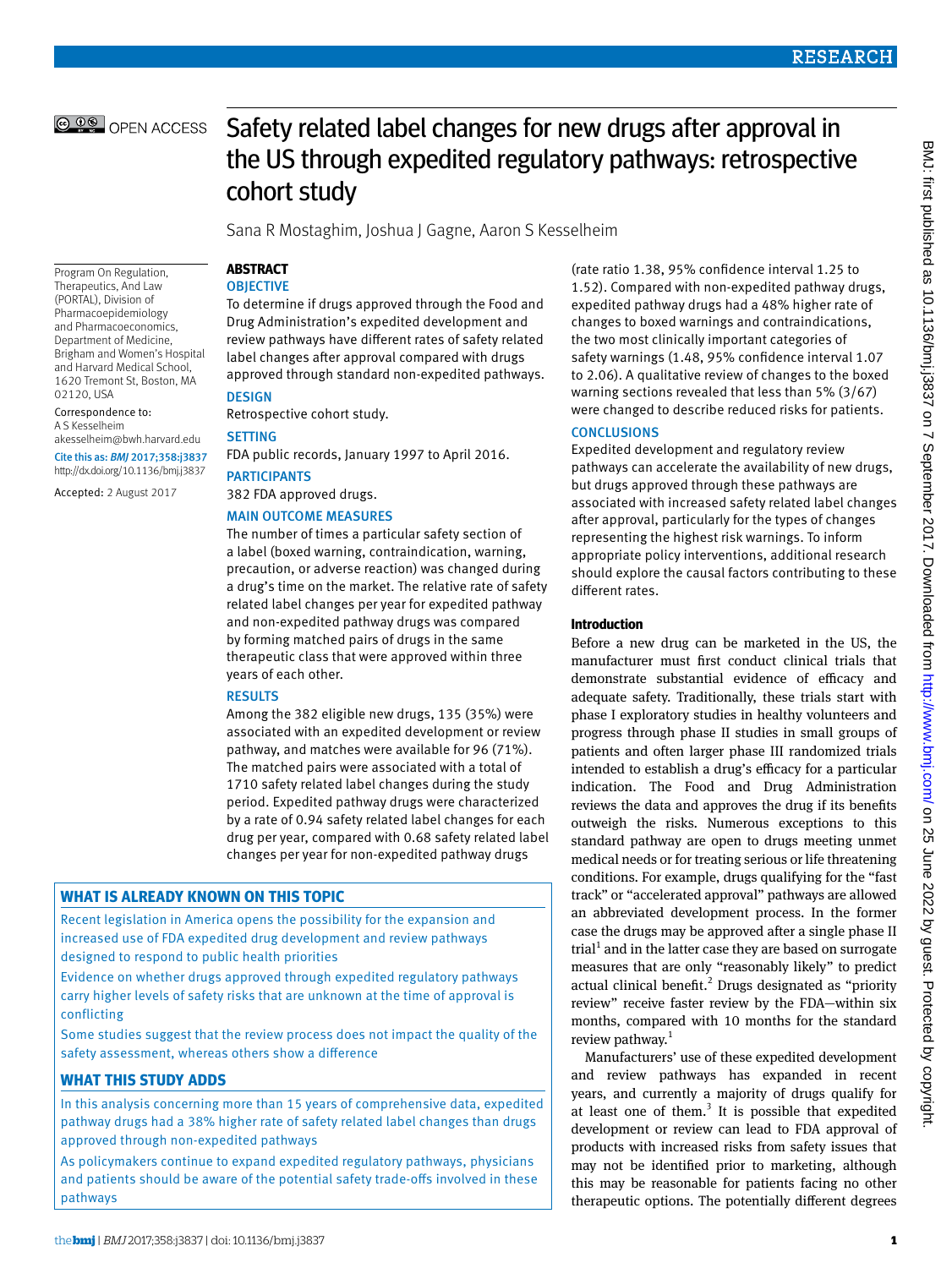of risk presented by products approved through these expedited pathways are unknown. Prior studies have found that faster regulatory review times are associated with a higher likelihood or number of serious safety issues,  $4^{5678}$  although these data are controversial because other reviews have found no such association. $9^{10}$  11 12

In 2016, Congress passed the 21st Century Cures Act, which opens the possibility that more new drugs will qualify for the FDA's expedited development and review pathways—for example, the legislation instructs the FDA to use these pathways for socalled regenerative medicine products,  $13$  which is defined broadly to encompass human cell and tissue products. To help understand the potential trade-offs for products approved through faster timelines and different data requirements, we compared rates of post-approval changes to the safety sections of the drug labels among drugs approved through these expedited pathways with rates for drugs approved through the FDA's standard pathway.

#### **Methods**

#### Identifying a cohort of new drug approvals

Previously, we collected a list of all novel therapeutics (vaccines and diagnostics were excluded) approved between 1997 and  $2014$ ,<sup>14</sup> which we have used in other analyses.<sup>3</sup> Each drug was classified into one of 13 different therapeutic categories within the World Health Organization's Anatomic Therapeutic Classification (ATC) system based on its initial approved indication: allergy and pulmonology; cardiovascular disease and its risk factors, including diabetes mellitus, hyperlipidemia, and hypertension; dermatology; endocrinology; gastroenterology; genitourinary disease; hematology; infectious disease; musculoskeletal disease and immunomodulators; neuropsychiatry; oncology; ophthalmology; and all other therapeutic areas.<sup>15</sup> For the approximately 6% of drugs not listed in the WHO ATC database, the primary ATC class had been assigned by consensus when the database was originally organized.

Next, we determined whether and which expedited development and review pathway was associated with the initial approval of each drug: fast track, accelerated approval, or priority review. For the purposes of this study we excluded drugs that qualified for the Orphan Drug Act designation because the act does not formally change the FDA's review criteria and because we expected the small patient populations to limit the potential for observing post-approval safety issues. We also excluded another expedited pathway, the "breakthrough therapy" designation, because it was only recently created in 2012.

We used the approval date for the new drug application to mark the date a drug entered the market. To determine the duration a drug was on the market, we searched historical sources, including published articles as well as the federal register, to identify drugs from this cohort that were subsequently withdrawn for any reason. A discontinuation date was identified for drugs with a discontinued marketing status in the Drugs@FDA online database.<sup>16</sup> A date was assigned for these drugs by searching for their name in the federal register and, if no relevant documents were available, conducting an internet search for press releases involving the drug name and the term "discontinue" or "withdrawal."

#### Collecting safety label changes for approved drugs

Labeling changes for prescription drugs are categorized and published by the FDA on a monthly basis. We noted all labeling changes that involved a revision or addition to at least one of the following safety related subsections of a label: boxed warning (also called a black box warning), contraindication, warning, precaution, and adverse reaction. From FDA MedWatch tables (available online) we retrieved labeling changes occurring between January 2008 and April 2016. $^{17}$ From the FDA's publicly archived files, we downloaded and extracted the 1997-2007 records.<sup>18</sup>

Data from all sources were entered into a master database of safety labeling changes, including the month, year, and affected label subsections for drugs between January 1997 and April 2016. To confirm the accuracy of the information in this database we identified a validation subset. For each safety label section (eg, boxed warning, contraindication), we randomly selected one drug approved through an expedited development or review pathway and one drug approved through the standard pathway. To confirm the date and sections modified we validated data for 51 label changes by finding the associated letter published in the approval history section of Drugs@FDA.<sup>15</sup>

## Statistical analysis

To create a balanced comparison between drugs associated with expedited development and review programs and those associated with the standard pathway, we used 1:1 matching. Matches were formed for pairs of drugs that had the same ATC classification and were approved within three years of each other. The ATC category was preferentially matched at the third level of detail (eg, A10B: oral blood glucose lowering drugs). If a match was not available, then it was assigned at the second level (eg, A10: drugs used in diabetes). At a minimum, all matches shared the first level designation (eg, A: alimentary tract and metabolism).

For each drug, we calculated the annual rates of safety label revisions by dividing the total number of revisions by the number of years that each drug was on the market. We compared rates between drugs qualifying for expedited development and review programs and those approved through the standard pathway by calculating rate ratios and 95% confidence intervals. We examined rates and rate ratios for the outcome of any safety revisions as well as separately for each type of revision (eg, boxed warning, contraindication).

## Qualitative assessment of changes

To determine if the changes described increased safety risks for patients, we conducted a qualitative analysis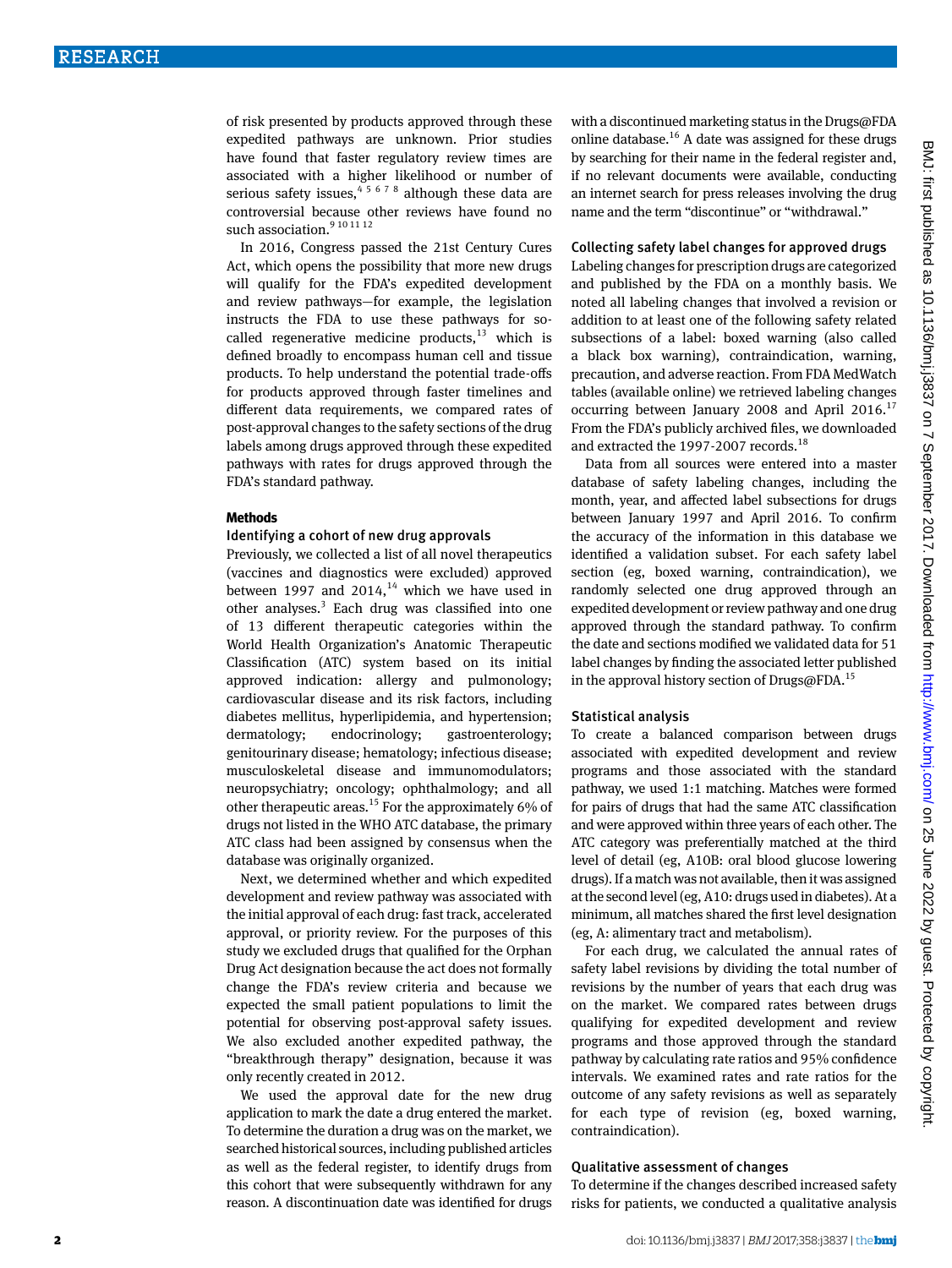of alterations to boxed warnings. The FDA issues publicly available letters to manufacturers regarding label changes.<sup>16</sup> If this letter did not specify the nature of a change, we compared the revised label on the revision date with the most recent archived label. We judged additions of new risks or increases in the severity of existing risks as encompassing increased risks to patients.

#### Patient involvement

No patients were involved in setting the research question or the outcome measures, nor were they involved in developing plans for design or implementation of the study. No patients were asked to advise on interpretation or writing up of results. There are no plans to disseminate the results of the research to study participants or the relevant patient community.

#### **Results**

Table 1 summarizes the drugs that were included and the results of the matching process. Among the 382 eligible new drugs approved between 1997 and 2014, 135 (35%) were associated with one of the three expedited development or review programs of interest. Matches were available for 96 of the 135 expedited drugs (71%); 89 (93%) received priority review, 27 (28%) were approved through the fast track pathway, and 11 (11%) were approved through the accelerated approval pathway (33 (34%) were approved through the fast track or the accelerated approval pathway, or both). Overall, 100% were matched at the first ATC level, 55% at the second, and 35% at the third. The most common first level ATC class was antineoplastic and immunomodulating agents (24%) followed by anti-infectives for systemic use (19%).

The matched pairs were associated with a total of 1710 safety label changes during the study period, including 67 changes to boxed warnings, 83 changes to contraindications, 438 changes to warnings, 644 changes to precautions, and 478 changes to adverse reactions. Expedited pathway drugs were characterized by a rate of 0.94 safety label changes for each drug per year, compared with 0.68 safety label changes per year for standard pathway drugs (rate ratio 1.38, 95% confidence interval 1.25 to 1.52, table 2). Compared with standard pathway drugs, expedited pathway drugs had a 48% higher rate of changes to boxed warnings and contraindications, the two most clinically important categories of safety warnings (95% confidence interval 1.07 to 2.06).

#### **Discussion**

In this study of safety related label changes in FDA approved drugs in the past two decades, we found that drugs of comparable therapeutic class and approval

| Table 1   Approved drugs (1997-2014) included in study and results of matching process |                         |                                 |                   |                         |                         |              |  |
|----------------------------------------------------------------------------------------|-------------------------|---------------------------------|-------------------|-------------------------|-------------------------|--------------|--|
|                                                                                        | All drugs (n=382)*      |                                 |                   | Matched pairs (n=192)t  |                         |              |  |
| <b>Variables</b>                                                                       | <b>Expedited drugs</b>  | <b>Standard drugs</b>           | Total $(\%)$      | <b>Expedited drugs</b>  | <b>Standard drugs</b>   | Total $(\%)$ |  |
| Therapeutic category                                                                   |                         |                                 |                   |                         |                         |              |  |
| A Alimentary tract and metabolism                                                      | 10                      | 33                              | 43(11)            | 10                      | 10                      | 20(10)       |  |
| B Blood and blood forming organs                                                       | 13                      | 12                              | 25(7)             | 10                      | 10                      | 20(10)       |  |
| C Cardiovascular system                                                                | $\overline{2}$          | 24                              | 26(7)             | $\overline{2}$          | $\overline{2}$          | 4(2)         |  |
| D Dermatologicals                                                                      | $\overline{2}$          | 16                              | 18(5)             | $\overline{2}$          | $\overline{2}$          | 4(2)         |  |
| G Genitourinary system and sex hormones                                                | $\overline{\mathbf{3}}$ | 20                              | 23(6)             | $\overline{\mathbf{3}}$ | $\overline{\mathbf{3}}$ | 6(3)         |  |
| H Systemic hormonal preparations, excluding sex<br>hormones and insulins               | $\mathbf{1}$            | 4                               | 5(1)              | $\mathbf{1}$            | $\mathbf{1}$            | 2(1)         |  |
| J Anti-infectives for systemic use                                                     | 39                      | 18                              | 57(15)            | 18                      | 18                      | 36(19)       |  |
| L Antineoplastic and immunomodulating agents                                           | 31                      | 23                              | 54(14)            | 23                      | 23                      | 46(24)       |  |
| M Musculoskeletal system                                                               | $\overline{2}$          | 9                               | 11(3)             | $\overline{2}$          | $\overline{2}$          | 4(2)         |  |
| N Nervous system                                                                       | 4                       | 50                              | 54 (14)           | 4                       | 4                       | 8(4)         |  |
| R Respiratory system                                                                   | $\mathbf{1}$            | 12                              | 13(3)             | $\mathbf{1}$            | $\mathbf{1}$            | 2(1)         |  |
| S Sensory organs                                                                       | 14                      | 9                               | 23(6)             | 9                       | 9                       | 18(9)        |  |
| V Various                                                                              | 13                      | 17                              | 30(8)             | 11                      | 11                      | 22(11)       |  |
| Total                                                                                  | 135                     | 247                             | 382 (100)         | 96                      | 96                      | 192 (100)    |  |
| Approval period                                                                        |                         |                                 |                   |                         |                         |              |  |
| 1997-2001                                                                              | 45                      | 95                              | 140 (37)          | 39                      | 41                      | 80(42)       |  |
| 2002-06                                                                                | 40                      | 54                              | 94(25)            | 27                      | 19                      | 46(24)       |  |
| 2007-11                                                                                | 21                      | 59                              | 80 (21)           | 14                      | 24                      | 38 (20)      |  |
| 2012-14                                                                                | 29                      | 39                              | 68 (18)           | 16                      | 12                      | 28(15)       |  |
| Total                                                                                  | 135                     | 247                             | 382 (100)         | 96                      | 96                      | 192 (100)    |  |
| <b>FDA</b> program                                                                     |                         |                                 |                   |                         |                         |              |  |
| Expedited:                                                                             | 135                     | $\centering \label{eq:reduced}$ | $135(35)$ ‡       | 96                      |                         | 96 (50)‡     |  |
| Accelerated approval                                                                   | 21                      | $\qquad \qquad \blacksquare$    | $21(5)$ ‡         | 11                      |                         | 11(6)        |  |
| Priority review                                                                        | 126                     | ÷,                              | $126(33)\ddagger$ | 89                      |                         | 89 (46) ‡    |  |
| Fast track                                                                             | 48                      | $\bar{ }$                       | $48(13)\pm$       | 27                      |                         | $27(14)$ ‡   |  |
| Standard                                                                               |                         | 247                             | $247(65)$ ‡       | ÷,                      | 96                      | 96 (50)‡     |  |
|                                                                                        |                         |                                 |                   |                         |                         |              |  |
| Total                                                                                  | 135                     | 247                             | 382 (100)         | 96                      | 96                      | 192 (100)    |  |

\*All New Molecular Entities approved between 1997 and 2014, excluding drugs with orphan designation.

†Matched refers to pairs of drugs sharing ATC therapeutic category and approval date within three years of each other

‡Expedited pathways are not mutually exclusive; a drug can be associated with multiple pathways.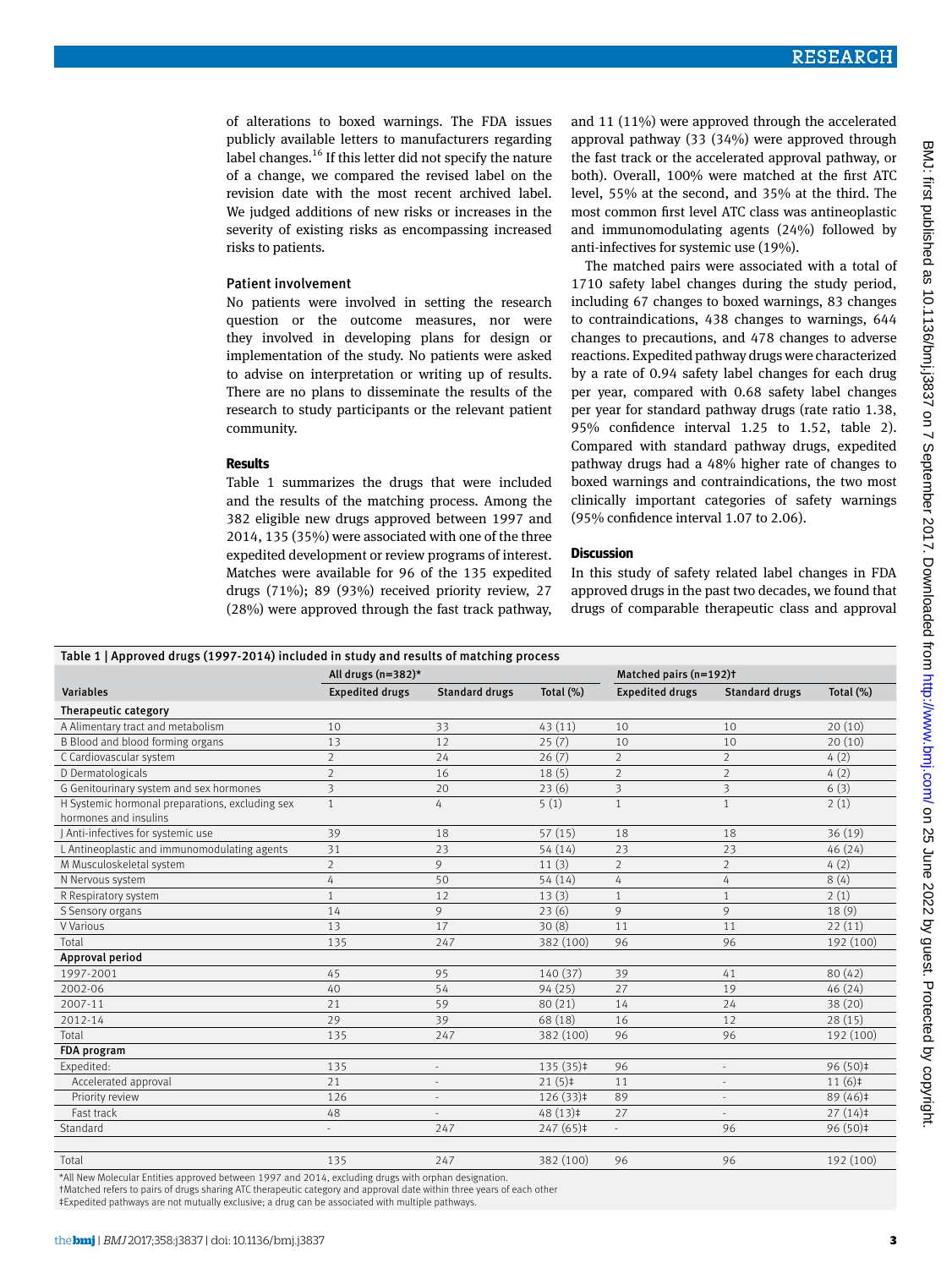| Table 2   Rate of safety label changes                                                                                         |                                                                    |                               |                               |  |  |  |  |
|--------------------------------------------------------------------------------------------------------------------------------|--------------------------------------------------------------------|-------------------------------|-------------------------------|--|--|--|--|
|                                                                                                                                | Rate (95% CI) of safety related label changes (per year on market) |                               |                               |  |  |  |  |
| Modified section of safety label                                                                                               | Expedited drugs*                                                   | Standard drugs                | Rate ratio (95% CI)           |  |  |  |  |
| Any sectiont                                                                                                                   | $0.94$ (0.88 to 1.00)                                              | $0.68$ (0.63 to 0.73)         | $1.38(1.25 \text{ to } 1.52)$ |  |  |  |  |
| Boxed warning                                                                                                                  | $0.04$ (0.03 to 0.05)                                              | $0.02$ (0.02 to 0.04)         | $1.62$ (0.98 to 2.65)         |  |  |  |  |
| Contraindication                                                                                                               | 0.05(0.03 to 0.06)                                                 | $0.03(0.02 \text{ to } 0.05)$ | 1.41 (0.91 to 2.19)           |  |  |  |  |
| Warning                                                                                                                        | $0.24$ $(0.21$ to $0.27)$                                          | $0.18(0.15 \text{ to } 0.21)$ | 1.39 (0.90 to 2.15)           |  |  |  |  |
| Precaution                                                                                                                     | $0.35(0.32 \text{ to } 0.39)$                                      | 0.26(0.23 to 0.29)            | 1.38 (1.18 to 1.62)           |  |  |  |  |
| Adverse reaction                                                                                                               | $0.26$ $(0.23$ to $0.29)$                                          | $0.19$ (0.16 to 0.22)         | 1.38 (1.15 to 1.66)           |  |  |  |  |
| Boxed warning or contraindication                                                                                              | $0.08$ (0.07 to 0.10)                                              | $0.06$ (0.04 to 0.07)         | 1.48 (1.07 to 2.06)           |  |  |  |  |
| Warning, precaution, or adverse reaction                                                                                       | $0.85(0.80 \text{ to } 0.91)$                                      | $0.62$ (0.58 to 0.67)         | 1.37 (1.24 to 1.51)           |  |  |  |  |
| *Includes accelerated approval, priority review, and fast track. Stratifying by each type yielded virtually identical results. |                                                                    |                               |                               |  |  |  |  |

†Includes boxed warning, contraindication, warning, precaution, and adverse reaction sections.

Our qualitative review of the boxed warning changes showed that less than 5% (3/67) involved alterations that reduced the risk language.

dates were subsequently associated with more such changes if they were approved through expedited pathways. The increased incidence of safety related labeling changes among these expedited pathway drugs was particularly elevated for boxed warnings and contraindications, which represent changes to the recommended labeling of the highest clinical importance.

The scope and outcomes used in this study distinguish it from other research on the association between the FDA's different review procedures and safety outcomes of approved drugs. Some earlier studies assessed safety by examining a binary outcome, such as whether a drug was withdrawn from the market<sup> $41119$ </sup> or whether any safety warning was added to the label. $49$  By considering the total number, kind, and rate of label changes, we were able to assess the degree to which a drug's overall safety profile is accurately characterized at the time of approval. Other studies assessed post-approval safety by analyzing adverse drug reactions spontaneously reported to the FDA.<sup>6 7 8 10 20 21</sup> Though it is useful to consider experiences at patient level, this data source faces several limitations<sup>20</sup> and does not have the benefit of the FDA's comprehensive analysis before determining whether it merits updating a subsection of the drug's label. One study from Europe did not find statistically increased levels of safety issues for drugs approved through exceptional and conditional pathways, $^{22}$  but these findings could result from the distinct processes at the European Medicines Agency. Most prior investigations have focused on safety outcomes from drugs approved in the 1990s and 2000s, whereas our dataset was up to  $2016$ .<sup>7</sup> A recent study that focused only on the boxed warning sections of the labels of novel therapeutics produced consistent results to our assessment of all safety related label sections.<sup>23</sup>

When a new drug is FDA approved through expedited development, less may be known about the drug's safety because these drugs are tested in fewer patients and patients are often followed for shorter periods than drugs approved through the standard pathway. With shortened review times it may be more difficult to identify signals of harm in the vast amounts of data contained in the approval packages. In the case of treatments for unmet medical needs or life threatening conditions, the greater uncertainty in risk to patients posed by such products may be acceptable. However, previous studies have shown that the use of expedited development and review has been increasing significantly over the past two decades, with the trend largely attributable to a greater number of less innovative non-first-in-class drugs qualifying for these pathways.<sup>3</sup> Most recently, the "breakthrough therapy" designation was created in 2012 to provide the prospect of greater "regulatory efficiency" intended to further expedite drug development and regulatory review. In the first 2.5 years of experience, 80 investigational drugs qualified for breakthrough therapy status.<sup>24</sup> Our results identify one important risk to patient safety of expansion of expedited designations beyond the limited cases of unmet medical need or life threatening conditions.

The increase in safety label changes we identified points to the importance of active safety surveillance of all drugs after approval, and in particular drugs approved through expedited development or review pathways. The FDA receives voluntary reports about drug related adverse events, which can lead to safety labeling changes, but this system is also characterized by many limitations, including selective reporting.<sup>25</sup> Beginning in 2007 the FDA's electronic monitoring of electronic healthcare data and other sources through the Sentinel system has provided a critical mechanism for the FDA to conduct active observational studies to supplement the voluntary reporting system. Our data suggest that drugs approved through expedited development and review pathways should be prioritized among Sentinel investigations to help identify any emerging problems necessitating a safety related label change as early as possible.

One way to mitigate the risks identified in our study is to make patients or physicians aware of the increased incidence of subsequent safety related label revisions. Currently, drugs approved through the accelerated approval pathway generally include a line in their official labeling that the "clinical benefit . . . has not been established" because of the reliance on an incompletely validated surrogate measure. Our results suggest that there should also be formal requirements for manufacturers to alert patients about the higher rate of subsequent safety labeling changes arising from drugs approved through the accelerated approval, fast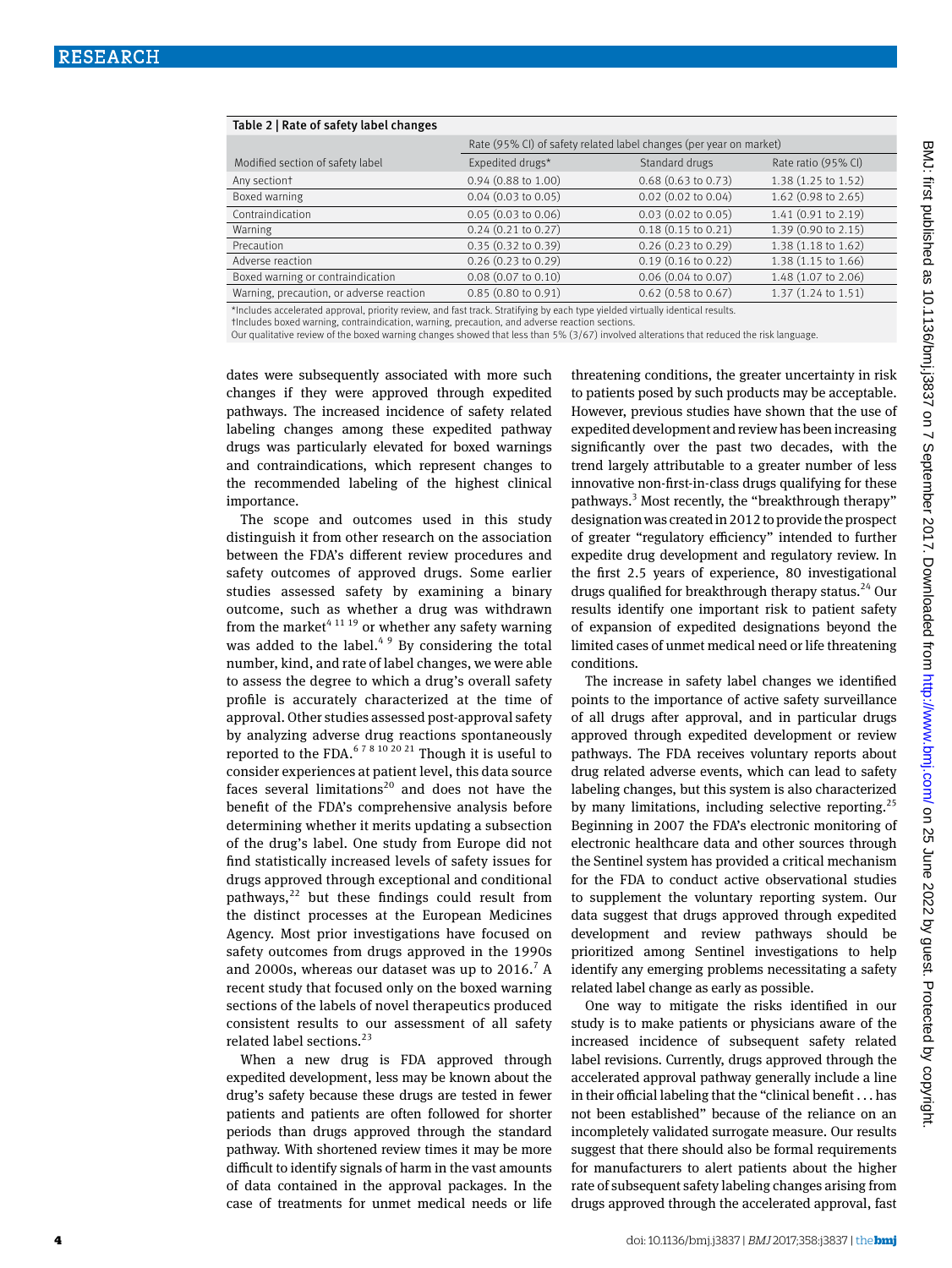track, or priority review pathways. Physicians should also ensure that they communicate the uncertainty about risks to patients when they prescribe these products to allow patients to make more informed decisions about their use of the drugs. However, many physicians do not understand the FDA review process or the existence of different FDA review pathways,  $26$ suggesting first the need for greater education of physicians about the US drug regulatory system. This can be accomplished during undergraduate medical education<sup>27</sup> as well as by developing online courses that can earn continuing medical education credits while staying free of industry sponsorship.

#### Limitations of this study

Our study had some limitations. The matching process excluded 29% of the expedited drugs in our original sample, which reduced our study's power for some of the secondary outcomes but improved the internal validity by ensuring that the matched sample of standard drugs was more similar with respect to therapeutic category and year of approval. A relatively small proportion of expedited drugs were approved through accelerated approval and fast track pathways, limiting our ability to conduct analyses stratified by those pathways. We measured the occurrence of label modifications that were reported each month; if a label section received multiple additions on the same date (eg, two new drugs added to list of contraindicated co-prescriptions), or multiple changes within the same month, the analysis would only count this as one change event because of the structure of FDA's monthly historical archive data. This occurs rarely in a randomly selected sampling of 30 drugs in our cohort with 231 label related actions in their histories, we found two cases in which label changes occurred to the same drug during different days in the same month (2/231, 0.9%).

Second, while the rate of safety changes is a useful metric to understand the relative magnitude of changes for a given drug over time, it does not provide a qualitative assessment of the clinical relevance of a particular change. For example, the addition of "risk of serious cardiovascular events" to the boxed warning of a label in which there was already some cardiovascular outcomes mentioned may have less clinical impact than the addition of new psychiatric side effects that were not previously included in that section of the label. Such qualitative analysis of the label changes is complicated by the fact that in some cases FDA only indicates that a change was made but then presents the whole label section, and in others it underlines or italicizes the text but does not indicate what was changed. Greater clarity from the FDA about the exact nature of each label change and the number of changes each month would be useful in resolving these issues. However, some degree of relative severity may still be inferred because of the implicit hierarchy among different sections of the label (eg, boxed warning, warning, and precaution). Our expectation is that a majority of safety label changes are made because a

drug's post-marketing evidence exposes new safety concerns. Of course label changes can also be made for other reasons. For example, as with the recent case of varenicline, $^{28}$  if post-marketing data show that a drug is safer than it was originally understood to be, a label modification could be made to down grade the level of risk. Our qualitative analysis of the high profile boxed warning section showed that such changes are rare (<5% of the time).

#### Conclusion

We found an association between expedited development and review pathways and the likelihood of subsequent safety related labeling changes. The recent 21st Century Cures Act created additional pathways intended to expedite drug development, including designation of certain drug development tools and use of "real world" data to support approved indications.<sup>13</sup> When combined with the recent breakthrough therapy designation, these changes suggest that the number of drugs widely available to patients that had benefitted from expedited pathways will continue to increase. Further research is required to understand the underlying process factors contributing to the differential rates in safety changes that were observed in this analysis. Policymakers will likely need to ensure that these pathways are not overused, that there is sufficiently close post-approval monitoring of drugs approved through these pathways, and that patients and physicians are fully informed of the risks that accompany the widespread use of expedited development and regulatory review pathways in the approval of new drugs.

Contributors: All authors conceived, designed, and executed the study, and approved the final draft for publication. SRM is guarantor.

Funding: This study was funded by the Laura and John Arnold Foundation. The funders had no role in the design and conduct of the study; collection, management, analysis, and interpretation of the data; preparation, review, or approval of the manuscript; and decision to submit the manuscript for publication.

Competing interests: All authors have completed the uniform disclosure form at [http://www.icmje.org/coi\\_disclosure.pdf](http://www.icmje.org/coi_disclosure.pdf) and declare that (within the past three years): ASK has received funding from the Harvard Program in Therapeutic Science and the FDA Office of Generic Drugs and Division of Health Communication. JJG has received salary support from grants from Novartis Pharmaceuticals Corporation and Eli Lilly to the Brigham and Women's Hospital and is a consultant to Aetion and to Optum all for unrelated work.. SRM had field placements at Intermountain Healthcare and Takeda pharmaceuticals on unrelated projects as part of his doctoral studies.

Ethical approval: Not required.

Data sharing: All data are publicly available.

Transparency: The authors affirm that the manuscript is an honest, accurate, and transparent account of the study was reported; that no important aspects of the study have been omitted; and that any discrepancies from the study as planned have been explained.

This is an Open Access article distributed in accordance with the Creative Commons Attribution Non Commercial (CC BY-NC 4.0) license, which permits others to distribute, remix, adapt, build upon this work non-commercially, and license their derivative works on different terms, provided the original work is properly cited and the use is noncommercial. See: http://creativecommons.org/licenses/by-nc/4.0/

1 FDA. Guidance for Industry: Expedited Programs for Serious Conditions – Drugs and Biologics. May 2014. [www.fda.gov/](http://www.fda.gov/downloads/drugs/guidancecomplianceregulatoryinformation/guidances/ucm358301.pdf) [downloads/drugs/guidancecomplianceregulatoryinformation/](http://www.fda.gov/downloads/drugs/guidancecomplianceregulatoryinformation/guidances/ucm358301.pdf) [guidances/ucm358301.pdf.](http://www.fda.gov/downloads/drugs/guidancecomplianceregulatoryinformation/guidances/ucm358301.pdf) Accessed June 20 2017.